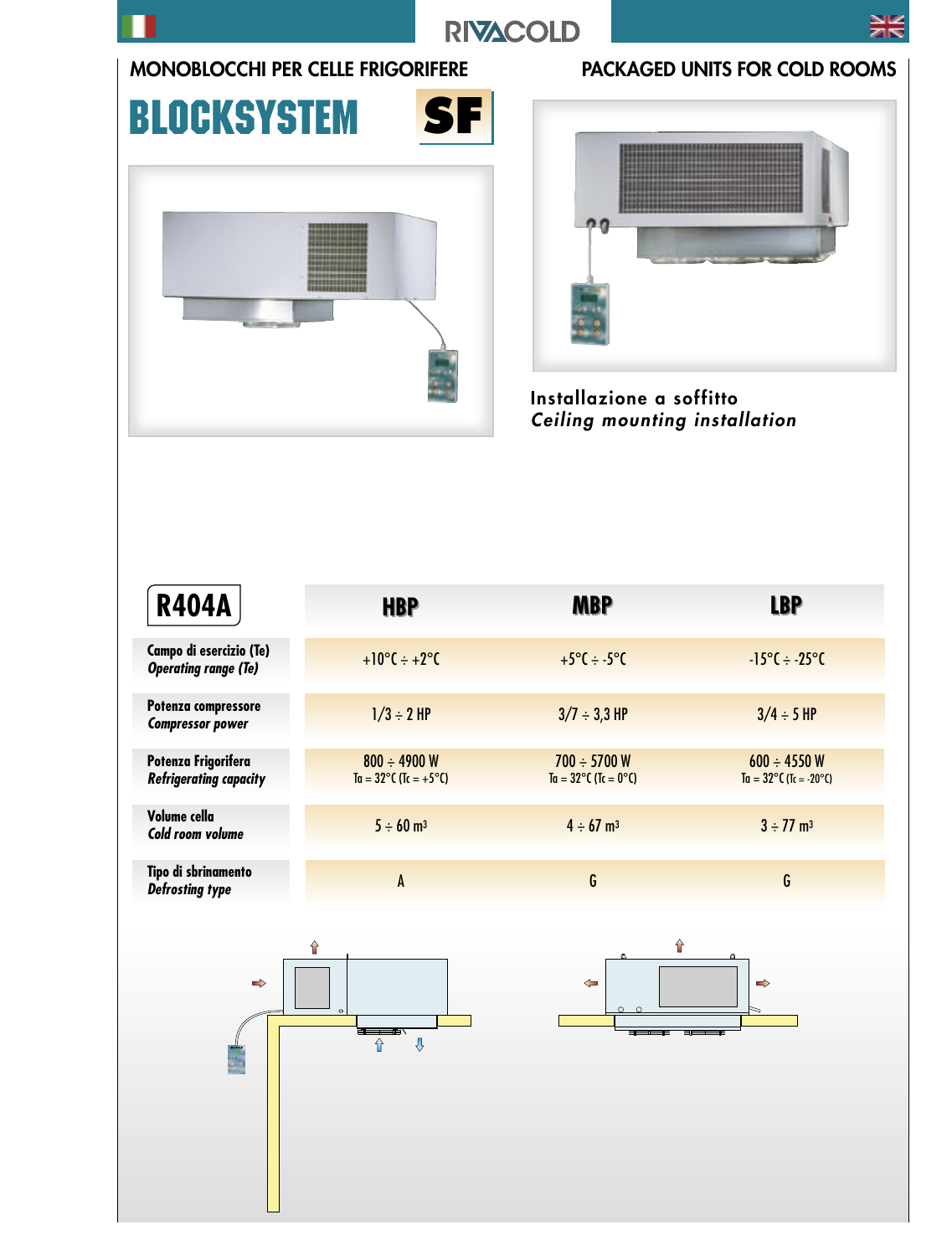### **RIVACOLD**

# **BLOCKSYSTEM** S



#### **Caratteristiche generali**

**Centralina elettronica di controllo Pressostato di massima Pannello di controllo remoto (5m) Micro porta con cavo L = 2,5m Luce cella con cavo L = 2,5m Bacinella evaporazione acqua di condensa Cavo resistenza porta per nei modelli LBP con cavo L = 2,5m Cavo di alimentazione L = 2,5m Kit di fissaggio e tubo per troppo pieno Imballo incluso**

#### **Optional**

**Gas diverso Voltaggio diverso Condensazione ad acqua (dove prevista) Variatore di velocità ventole condensatore Resistenza carter Pressostato di bassa Espansione a valvola termostatica Monitor di tensione Interruttore magnetotermico differenziale Predisposizione per telegestione e/o Master e Slave Sistema di telegestione**



#### General features

Electronic control panel High pressure switch Remote control panel (5m) Door micro switch with 2,5m long cable Cold room light with 2,5m long cable Evaporating water tray Door heater cable for LBP items with 2,5m long cable Power supply cable 2,5m long cable Mounting set and overflow tube Package included

#### **Optional**

Different gas Different voltage Water condensation (when provided) Condenser fan speed variator Crankcase heater Low pressure switch Thermostatic valve expansion Voltage monitor Differential thermomagnetic switch Presetting of electronic remote management and /or Master and Slave Management software system



#### Legenda/Legend

**Sbrinamento / Defrost**  $A = \text{aria} / \text{air}$  $G = \frac{1}{100}$  caldo / hot gas

**Espansione / Expansion** C = capillare / capillary tube  $V =$  valvola / valve

**Tipo di compressore / Compressor type**  $E =$  ermetico / hermetic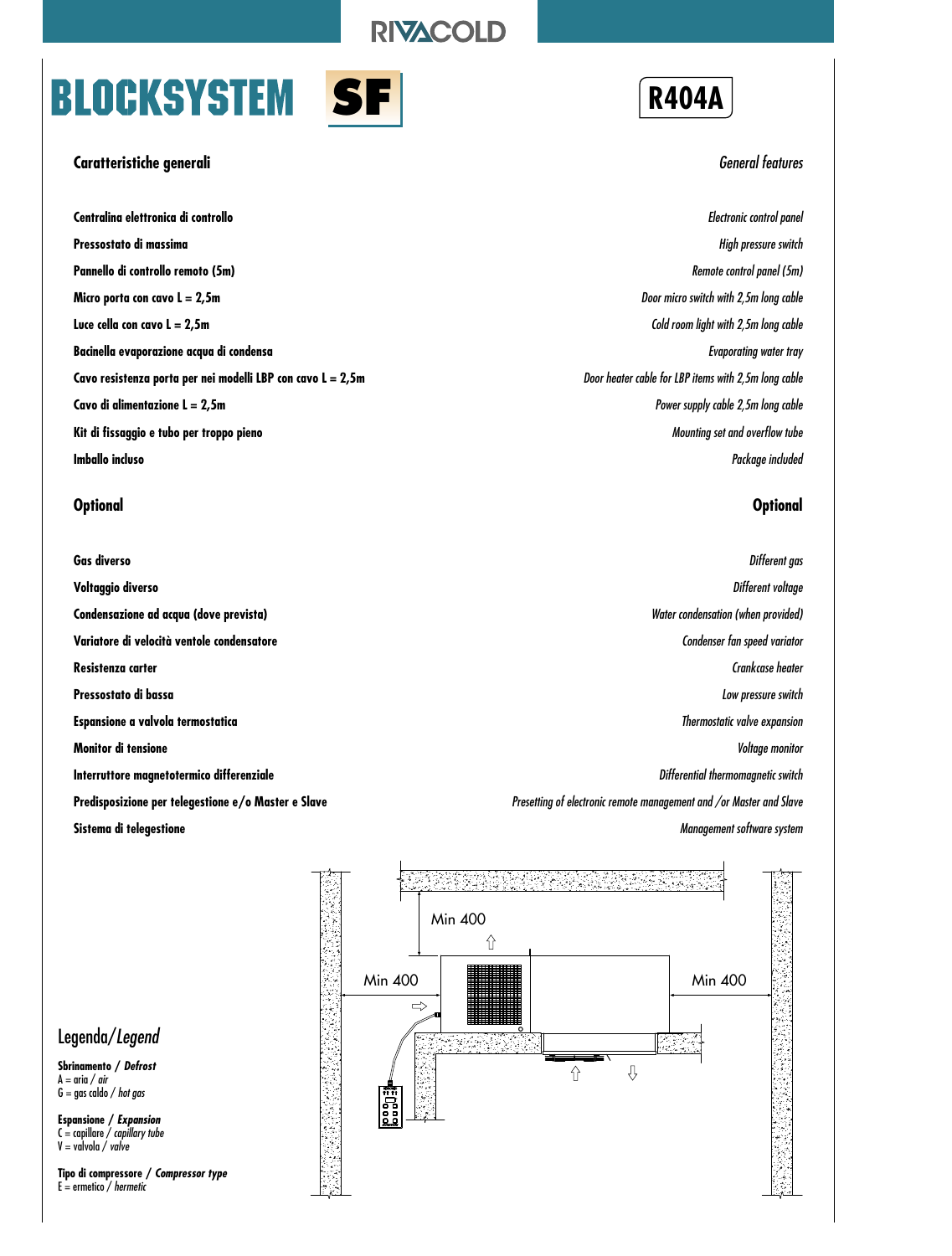## **BLOCKSYSTEM SF R404A**

 $\Omega$ 



**RIVACOLD** 

**Condizioni di calcolo rese e assorbimenti (MBP):** 

**Capacity and absorption calculation conditions (MBP):**

temp. gas aspirato +20°C, senza sottoraffreddamento del liquido, surriscaldamento utile 100%

ច្នុ  $600$ 

suction gas temp. +20°C, without liquid subcooling, 100% useful heat

Condizioni di calcolo rese e assorbimenti (MBP): temp. gas aspirato +20°C, senza sottoraffreddamento del liquido, suriscaldamento<br>Capacity and absorption calculation conditions (MBP): suction gas temp. +20°C, without liqui

| SFM054Z002<br>SFM034Z002<br>SFM016Z001<br>SFM012Z00<br>SFM009Z00<br>SFM006Z00<br>SFM0222002<br>SFM008Z00<br><b>SFM007Z00</b><br><b>SFM003Z00</b>                                                                                                                                                    | <b>R404A</b><br>Code                                  | <b>R404A</b><br>SFH054Z002<br>SFH034Z002<br>SFH009Z00<br>SFH006Z00<br>SFH016Z001<br>င်္ခရ<br>SFH003Z00<br>FH0222002                                                                                                                                                                                                                                                      |
|-----------------------------------------------------------------------------------------------------------------------------------------------------------------------------------------------------------------------------------------------------------------------------------------------------|-------------------------------------------------------|--------------------------------------------------------------------------------------------------------------------------------------------------------------------------------------------------------------------------------------------------------------------------------------------------------------------------------------------------------------------------|
| SFM068Z012                                                                                                                                                                                                                                                                                          |                                                       |                                                                                                                                                                                                                                                                                                                                                                          |
| 05/8/00#<br>0S/E/00V<br>230/1/50<br>230/1/50<br>230/1/50<br>230/1/50<br>230/1/50<br>230/1/50<br>05/8/00<br>0S/8/00#<br>230/1/50                                                                                                                                                                     | Voltage                                               | Capacity and absorption calculation conditions (HBP): suction gas temp. +20°C, without liquid subcooling, 100% useful heat<br>Cordizioni di calcolo rese e assorbimenti (HBP): temp. gas aspirato +20°C, senza sottoratfreddamento del liquido, surriscalalmento utile 100%<br>05/8/00t<br>0S/1/020<br>230/1/50<br>400/3/50<br>0S/1/30<br>ds/8/00#<br>0S/1/30<br>Voltage |
| یئ<br>منا<br>222<br>3,7<br>$\frac{1}{25}$                                                                                                                                                                                                                                                           | ₹                                                     | $\leq \frac{2}{\omega}$<br><b>្ភ</b> ក្ដី ~<br>$\overline{z}$<br>≒                                                                                                                                                                                                                                                                                                       |
| $\begin{array}{r} 0.317 \\ 0.378 \\ 0.497 \\ 0.308 \\ 0.409 \\ 0.880 \\ 0.920 \\ 0.920 \\ 0.009 \\ 0.009 \\ 0.009 \\ 0.009 \\ 0.000 \\ 0.000 \\ 0.000 \\ 0.000 \\ 0.000 \\ 0.000 \\ 0.000 \\ 0.000 \\ 0.000 \\ 0.000 \\ 0.000 \\ 0.000 \\ 0.000 \\ 0.000 \\ 0.000 \\ 0.000 \\ 0.000 \\ 0.000 \\ 0.$ | Compressor<br>₹                                       | Compressor<br>0,245<br>0,370<br>0,870<br>1,470<br>1,470<br>₹                                                                                                                                                                                                                                                                                                             |
| . 00000000                                                                                                                                                                                                                                                                                          | <b>PED Category</b>                                   | <b>PED Category</b><br>$\begin{array}{cccccccccccccc} \circ & \circ & \circ & \circ & \circ & \circ & \circ \end{array}$                                                                                                                                                                                                                                                 |
|                                                                                                                                                                                                                                                                                                     | <b>Expansion</b>                                      | <b>Expansion</b>                                                                                                                                                                                                                                                                                                                                                         |
| 3549<br>2663<br>1466<br><u>នី</u><br>និ<br>33                                                                                                                                                                                                                                                       | Š<br>Absorption<br>lotal                              | 33<br>$\overline{138}$<br>$\frac{5}{3}$ $\frac{2}{3}$<br>637<br>214<br>⋚<br>Absorption<br>lotal                                                                                                                                                                                                                                                                          |
| 4 4 5 8<br>4 4 7<br>2.28<br>4.9 <sup>2</sup><br>3,7<br>4,9                                                                                                                                                                                                                                          | È                                                     | ይ<br><u>م</u><br>2548                                                                                                                                                                                                                                                                                                                                                    |
| 2x30C<br>3x30C<br>  x300<br>1x204<br>2x254<br>2x300<br>3x300<br>У254                                                                                                                                                                                                                                | Condenser fans<br>$\mathbf{u}^{\circ}$ x $\mathbf{u}$ | <b>Condenser fans</b><br>$\mathbf{B} \times \mathbf{B}$<br>2x254<br>2x254<br>2x300<br>2×300<br>2×350<br>005<br><b>x254</b>                                                                                                                                                                                                                                               |
| 3825<br>3854<br>2500<br>2281<br>$\frac{1314}{1314}$<br>1314<br>ន្ល<br>ន្ល<br>ន្ល<br>\$46                                                                                                                                                                                                            | π∛π                                                   | m%h<br><b>2281</b><br>3825<br>2500<br>111<br>111<br>ន្ល<br>949                                                                                                                                                                                                                                                                                                           |
| 1x200<br>1x200<br>2x200<br>2x350<br>2x200<br>2x200<br>2x300<br>2x350<br><b>2x300</b><br>$107\times1$<br>00 <sup>x</sup>                                                                                                                                                                             | $\mathbf{y} \times \mathbf{g}$                        | $\vert n^{\circ} \times \theta \vert$<br> <br> 2x200<br> 3x200<br> 3x200<br>3x300<br>1x200<br>1x200                                                                                                                                                                                                                                                                      |
| 1390<br>2100<br>2775<br>1480<br>ğ,<br>096<br>ន្ទ<br>ğ<br>ğ<br>ğ<br>≌                                                                                                                                                                                                                                | Evaporator<br>ण∕⊪                                     | Evaporator<br>π <sup>3</sup> /հ<br>2100<br><b>O6E1</b><br><b>SE</b><br>$\overline{5}$<br>ទ្ធ<br>ະ                                                                                                                                                                                                                                                                        |
| مب<br>س<br>یع<br>آب<br>س<br>س<br>ده ده<br>دے دے                                                                                                                                                                                                                                                     | Ξ                                                     | Ξ<br>یج<br>یہ سین<br>$\rightarrow$                                                                                                                                                                                                                                                                                                                                       |
|                                                                                                                                                                                                                                                                                                     |                                                       |                                                                                                                                                                                                                                                                                                                                                                          |
| ងូន ឧ <i>ម្</i> និឌឌឌឌម៌ <u>។ ក្នុង</u>                                                                                                                                                                                                                                                             | Weighi<br>l a                                         | Weighi<br>ន្ទីន្ននងនិង្គិ<br>යි                                                                                                                                                                                                                                                                                                                                          |
| 945<br>1988 4268<br>1988 4268                                                                                                                                                                                                                                                                       | ≼<br>$\overline{a}$                                   | 10128233838<br>202383838<br>≤ ⊤ີ                                                                                                                                                                                                                                                                                                                                         |
| $5.512333333335$<br>$8.5333333335$<br>$8.533$                                                                                                                                                                                                                                                       | $J0G+$<br>킋                                           | $-10^{o}$<br>8.5.2.8.8.8.88<br>2.5.8.5.4.2.9<br>킋                                                                                                                                                                                                                                                                                                                        |
| 1131<br>121<br>2003<br>3031<br>3036<br>6273<br><b>Sp48</b><br>799                                                                                                                                                                                                                                   | ≼<br>$=$ 0 $\overline{a}$                             | 924<br>1142<br>2142<br>2560<br>ឌូ<br>$M = 5$<br>ᅙ                                                                                                                                                                                                                                                                                                                        |
| 为外观的时代的<br>Ξ<br>ु                                                                                                                                                                                                                                                                                   | $\overline{\Omega}$<br>75°C<br>50<br>킁.               | Ш<br>7°2<br>$3.5^{+}$<br>7.8.5.8.3.5.5<br>₹,                                                                                                                                                                                                                                                                                                                             |
| 665<br>975 322 3233<br>975 322 323                                                                                                                                                                                                                                                                  | ≼                                                     | <b>878 725 726 726 726</b><br>≼                                                                                                                                                                                                                                                                                                                                          |
| S.T. 그 그 그 그 있음 등 이                                                                                                                                                                                                                                                                                 | $\overline{\Omega}$<br>2s <sub>c</sub><br>킋           | $\overline{a}$<br>$3.5^{+}$<br>z 스트들 끓을을<br>킋                                                                                                                                                                                                                                                                                                                            |
|                                                                                                                                                                                                                                                                                                     | ≼<br>$\vec{r}$                                        | 85<br>25 25 36 36 37<br>33 36 36 37<br>≼                                                                                                                                                                                                                                                                                                                                 |
|                                                                                                                                                                                                                                                                                                     | Refriger<br>t,<br>್ಲೆ ನೆ                              | $I_{c} = +10$<br>Refriger<br>7.12.13.23.13.13.13<br>್ದೆ                                                                                                                                                                                                                                                                                                                  |
| <b>720<br/>220222222222</b><br>22022222                                                                                                                                                                                                                                                             | $\leq \frac{1}{2}$                                    | ឌ ត្ត ក្នុង ក្នុង<br>ខេត្ត ក្នុង ក្នុង<br>$= 2$                                                                                                                                                                                                                                                                                                                          |
| 4 \$ \$ \$ \$ \$ \$ \$ \$ \$ \$ \$ \$ \$                                                                                                                                                                                                                                                            | $I_0 = 32^{\circ}C$<br>$\frac{10}{m}$                 | $I_0 = 32^{\circ}C$<br>$3.5$ t                                                                                                                                                                                                                                                                                                                                           |
| 58<br>8852528872822<br>1872                                                                                                                                                                                                                                                                         | ation Output/Cold room volume<br>$\leq \frac{1}{2}$   | ation Output/Cold room volume<br>77.20882222245<br>$\leq \frac{1}{2}$                                                                                                                                                                                                                                                                                                    |
|                                                                                                                                                                                                                                                                                                     | კ°<br>ა"                                              | $\overline{5}$ $\overline{5}$<br>$4.3\frac{8}{4}$ $\frac{8}{4}$ $\frac{8}{4}$ $\frac{8}{8}$ $\frac{8}{8}$ $\frac{8}{8}$ $\frac{8}{8}$                                                                                                                                                                                                                                    |
| $\frac{51}{320}$<br>$\frac{13}{320}$<br>$\frac{13}{320}$<br>$\frac{13}{320}$<br>$\frac{13}{320}$<br>$\frac{13}{320}$<br>$\frac{13}{320}$                                                                                                                                                            | ≤ ⊤ູ                                                  | $\overline{15} \times 28 \times 28 \times 25$<br>$\leq \frac{1}{n}$                                                                                                                                                                                                                                                                                                      |
| 49.877777778374893                                                                                                                                                                                                                                                                                  | 55<br>킋                                               | $\frac{4}{5}$ ol-<br>$\begin{array}{ccc} 5.75 & 2.87 & 2.87 & 2.87 & 2.87 & 2.87 & 2.87 & 2.87 & 2.87 & 2.87 & 2.87 & 2.87 & 2.87 & 2.87 & 2.87 & 2.87 & 2.87 & 2.87 & 2.87 & 2.87 & 2.87 & 2.87 & 2.87 & 2.87 & 2.87 & 2.87 & 2.87 & 2.87 & 2.87 & 2.87 & 2.87 & 2.87 & 2.87 & 2.87 & 2.87 & 2.$                                                                        |
| 3<br>8 8 8 5 5 5 5 7 7 7 7 7 7 7 7 7                                                                                                                                                                                                                                                                | ≼<br>흡<br>$\overline{n}$                              | $ \bar{\mathbf{z}} $ and $\bar{\mathbf{z}}$ and $\bar{\mathbf{z}}$ and $\bar{\mathbf{z}}$<br>$\leq \frac{1}{n}$                                                                                                                                                                                                                                                          |
| 29.77.28.99.77.29.48.                                                                                                                                                                                                                                                                               | 13°C<br>$\frac{10}{m}$                                | 43°C<br>5.5<br>4 2 8 5 3 3 8 8 8<br>4 7 8 7 7 7 3 9                                                                                                                                                                                                                                                                                                                      |
|                                                                                                                                                                                                                                                                                                     | $\leq \frac{1}{2}$                                    | 166<br>1812<br>1729<br>1721<br>$\leq \frac{1}{2}$                                                                                                                                                                                                                                                                                                                        |
|                                                                                                                                                                                                                                                                                                     | ې<br>چ                                                | $\overline{5}$ $\overline{5}$                                                                                                                                                                                                                                                                                                                                            |
| ष्<br>अ                                                                                                                                                                                                                                                                                             |                                                       | 毒                                                                                                                                                                                                                                                                                                                                                                        |

|                                                                                                                                                                         | Voltage  | Compresso |              |                     |           |                     |           | <b>Condenser tans</b> | Evaporator                     |                          | <b>Weight</b>      |                                               |                     |                 |                      |                        |                | Refrigen                                        | tion Uutput/Cold room volume              |           |                                                                               |                               |                                    |                               |                      |                       |                                                        |                                              |   |
|-------------------------------------------------------------------------------------------------------------------------------------------------------------------------|----------|-----------|--------------|---------------------|-----------|---------------------|-----------|-----------------------|--------------------------------|--------------------------|--------------------|-----------------------------------------------|---------------------|-----------------|----------------------|------------------------|----------------|-------------------------------------------------|-------------------------------------------|-----------|-------------------------------------------------------------------------------|-------------------------------|------------------------------------|-------------------------------|----------------------|-----------------------|--------------------------------------------------------|----------------------------------------------|---|
| R404/<br>Code                                                                                                                                                           |          |           |              | <b>PED Category</b> | Expansion |                     |           |                       |                                |                          |                    |                                               |                     |                 | $I = 25^{\circ}C$    |                        |                |                                                 | $I_0 = 32^{\circ}C$                       |           |                                                                               |                               |                                    |                               | $I_0 = 43^{\circ}$ ( |                       |                                                        |                                              |   |
|                                                                                                                                                                         |          |           |              |                     |           |                     |           |                       |                                |                          |                    |                                               | $1e = -15^{\circ}C$ |                 | $1.6 - 20^{\circ}$ C | $I_{c} = -25^{\circ}C$ |                | $1e = -15^{\circ}C$                             |                                           |           |                                                                               |                               |                                    |                               | $M = 20^{\circ}C$    |                       |                                                        | $= -25^{\circ}$                              |   |
|                                                                                                                                                                         |          | ₹         |              |                     |           | ይ                   |           |                       | n° x ø m3/h   n° x ø m3/h f(m) |                          | යි                 |                                               | ₹                   | ≼               | ₹.                   | ≼                      | ₹,             | ≼                                               | $\frac{7c}{W} = -20^{\circ}C$             |           | ≼<br>$\begin{aligned} \overline{Ic} &= -25^{\circ}C \\ W & m^3 \end{aligned}$ |                               | $M = -15^{\circ}C$                 |                               |                      |                       | $\begin{array}{c} \mathbf{K} = \mathbf{I} \end{array}$ | ヺ                                            |   |
| <b>SFL003Z00</b>                                                                                                                                                        | 230/1/50 | 3/4       | <b>OSS'0</b> |                     |           | 639<br>یب<br>∞      |           | 1x254<br>946          | 007                            | دى                       |                    |                                               |                     | 639             |                      | 522                    |                | 74                                              |                                           | 3.5%的比较级的 |                                                                               |                               |                                    |                               |                      |                       |                                                        |                                              |   |
|                                                                                                                                                                         | 0S/1/30  |           | ្អូន្ល       |                     |           | ឌូ<br>ట<br>జ        |           | 1800<br>ន្ល           | $107\times$<br>ទ្ធ             | دے                       |                    |                                               | م م<br>م            | ទ្ធ             | ្ភ                   | 564                    |                |                                                 |                                           |           |                                                                               |                               |                                    |                               |                      |                       |                                                        |                                              |   |
| <b>SFL008Z00</b>                                                                                                                                                        | 0S/1/0EZ |           | ົມ           |                     |           | ຮູ<br>54            |           | 1820<br>ទួ            | $\overline{007}$<br>ຮູ         | دى                       |                    |                                               | nz,                 | ຼິສ             | έě                   | $\Xi$                  |                |                                                 |                                           |           |                                                                               |                               |                                    |                               |                      |                       |                                                        |                                              |   |
| FL009Z001                                                                                                                                                               | 0S/1/30  |           | i,<br>S      |                     |           | $\Xi$<br>చ          |           | <b>2x254</b><br>1314  | 2x200<br>ğ6                    | س<br>س                   |                    |                                               | $\overline{16,8}$   | $\overline{15}$ | $\overline{5}$       | $\overline{5}$         | $^{1/2}_{5/4}$ |                                                 |                                           |           |                                                                               |                               |                                    |                               |                      |                       |                                                        |                                              |   |
| SFL012Z00                                                                                                                                                               | 05/2/00# |           | i,<br>S      |                     |           | 1263<br>చె          |           | 2x300<br>2500         | <b>2x300</b><br><b>J480</b>    | $\overline{ }$           | និងកម្មក្ដីមន្ត្រី | <b>786 55 56 76 76</b><br>28 56 56 56 76 76 7 | 21,7                | ēσ              | 51                   |                        | ៵័             | $11825$<br>$1325$<br>$2828$<br>$3222$<br>$3222$ | 891: 2020<br>2020: 2020<br>44: 2020: 2020 |           | \$\$\$\$\$\$\$\$\$\$\$\$<br>\$\$\$\$\$\$\$\$\$\$\$                            | <b>1.4.9.2.8.5.8.9.2.5.1.</b> | 82<br>2020<br>2020<br>2020<br>2020 | 366mm ロッションル 2003 メスタイム タインター |                      | 24550 じゅっぽん おいろう さんとう | 4522023323244<br>25223332323244                        | ー 3 3 5 9 9 9 8 1 8 8 3<br>ドリタル・ター 2 9 7 9 7 | 鬲 |
| SFL016Z00:                                                                                                                                                              |          |           | ันท์         |                     |           | 1404<br>ဖွ<br>ထ     |           | 2x300<br>2500         | <b>2x300</b><br>届              |                          |                    |                                               | 29,C                | 528             |                      | <b>ESS</b>             | 끊              |                                                 |                                           |           |                                                                               |                               |                                    |                               |                      |                       |                                                        |                                              |   |
| FL020200                                                                                                                                                                | 400/3/50 |           | 200          |                     |           | 2204<br>ں<br>سا     |           | 2x300<br>1281         | $2\times300$<br><b>O6E1</b>    | $\overline{\phantom{0}}$ |                    |                                               | $\mathfrak{Z}$      | 2504            | $\frac{20.2}{31.2}$  |                        | 22,            |                                                 |                                           |           |                                                                               |                               |                                    |                               |                      |                       |                                                        |                                              |   |
| FL024Z00                                                                                                                                                                | 05/8/00t |           | 2.200        |                     |           | 2378                |           | 2x350<br>4287         | 2x350<br>5200                  |                          |                    | 381<br>578<br>578                             | ្អ                  | 2945            | 39,6                 | 2141<br>2617<br>3406   | ្កូ            |                                                 |                                           |           |                                                                               |                               |                                    |                               |                      |                       |                                                        |                                              |   |
| FL034Z00                                                                                                                                                                |          |           | 2,940        |                     |           | 7977<br>$\tilde{r}$ |           | 2x350<br>3825         |                                |                          |                    |                                               | 7ό,                 | 3952            | $\frac{2}{10}$       |                        | 44,9           | $\frac{1}{2}$                                   |                                           |           |                                                                               |                               |                                    |                               |                      |                       |                                                        |                                              |   |
| <b>SFL0802012</b>                                                                                                                                                       | 05/2/20  |           | 3.675        | $\frac{2}{1}$       |           | $\frac{13933}{1}$   | 8,9 2x350 | 3854                  | 2x350 2100<br>2x350 2775       |                          |                    |                                               | 104.6               | 4976            |                      | 4154                   |                | 0075                                            |                                           |           |                                                                               |                               |                                    |                               |                      |                       |                                                        |                                              |   |
| Cobridial di calcolo rese e assostimenti (LBP): expirato (C, sexa sottorafireddamento del liquido, surristaldamento del sexa sotto se a sese e assotimenti (LBP): tenp. |          |           |              |                     |           |                     |           |                       |                                |                          |                    |                                               |                     |                 |                      |                        |                |                                                 |                                           |           |                                                                               |                               |                                    |                               |                      |                       |                                                        |                                              |   |
| $\mathsf{Capactify}$ and absorption calculation conditions (LBP): suction gas temp. $0^{\circ}$ C, without liquid subcooling, 100% usetul heat                          |          |           |              |                     |           |                     |           |                       |                                |                          |                    |                                               |                     |                 |                      |                        |                |                                                 |                                           |           |                                                                               |                               |                                    |                               |                      |                       |                                                        |                                              |   |